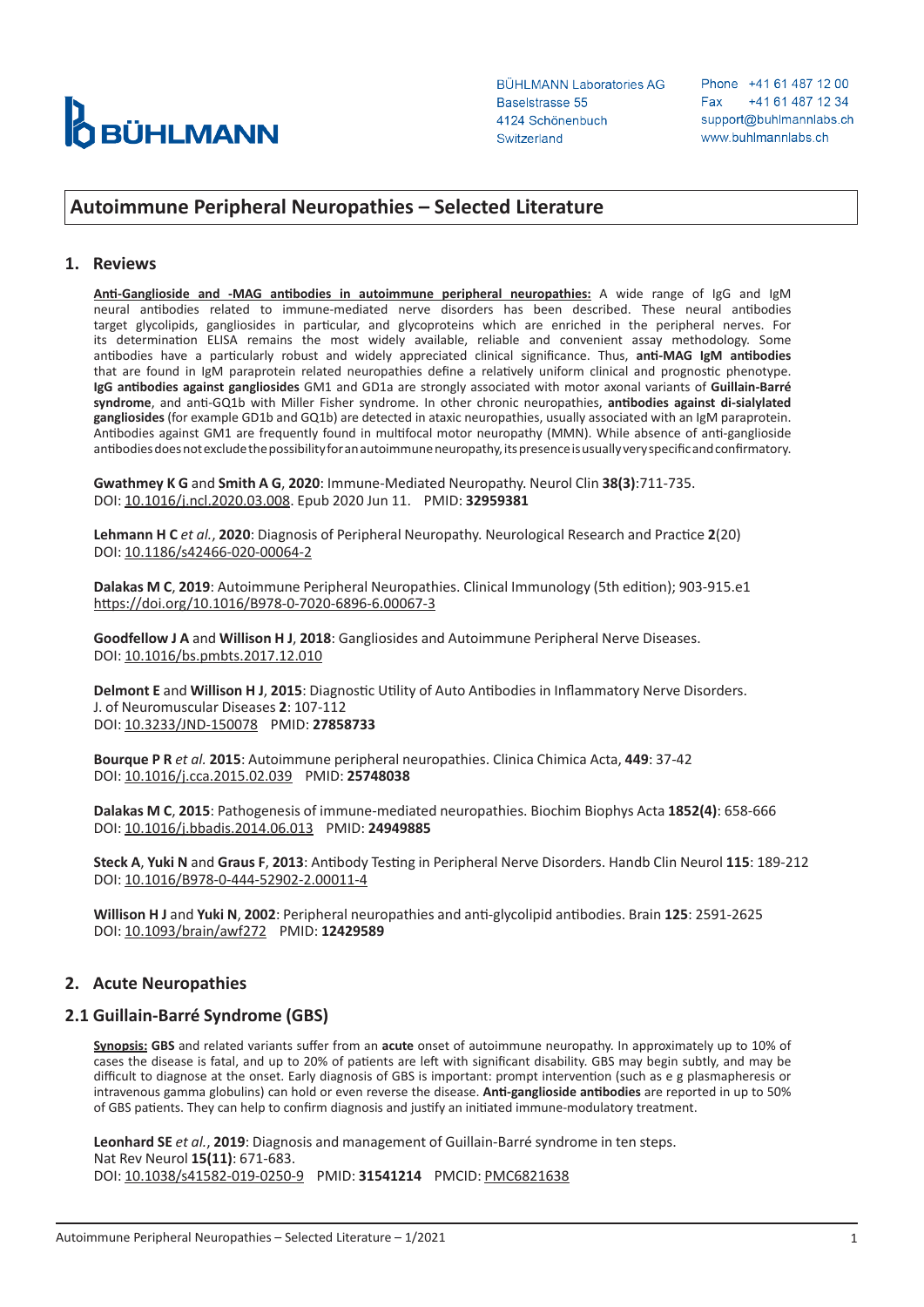

Phone +41 61 487 12 00 +41 61 487 12 34 Fax support@buhlmannlabs.ch www.buhlmannlabs.ch

**Uncini A** and **Kuwabara S**, **2018**: The elctrodiagnosis of Guilllain-Barré Syndrome subtypes: where do we stand? Clin Neurophysiol **129(12)**: 2586-2593 DOI: [10.1016/j.clinph.2018.09.025](https://www.sciencedirect.com/science/article/pii/S1388245718312598?via%3Dihub) PMID: **30419502**

**Willison H J** and **Goodfellow J A**, **2016**: GBS100: Celebrating a century of progress in Guillain-Barré Syndrome (1916-2016). <http://eprints.gla.ac.uk/136380/1/136380.pdf>

**Willison H J**, **Jacobs B C** and **van Doorn P A**, **2016**: Guillain-Barré Syndrome. Lancet; **29**: 1-11 DOI: [10.1016/S0140-6736\(17\)30055-7](https://www.sciencedirect.com/science/article/pii/S0140673617300557?via%3Dihub) PMID: **28118915**

**Van den Berg B** *et al.*, **2014**: Guillain-Barré syndrome: pathogenesis, diagnosis, treatment and prognosis. Nature Rev Neurol, **10**: 469-479 DOI: [10.1038/nrneurol.2014.121](https://www.nature.com/articles/nrneurol.2014.121) PMID: **25023340**

**Kuwabara S** and **Yuki N**, **2013**: Axonal Guillain-Barré syndrome: concepts and controversies. Lancet Neurol, **12**: 1180-1188 DOI: [10.1016/S1474-4422\(13\)70215-1](https://www.sciencedirect.com/science/article/pii/S1474442213702151?via%3Dihub) PMID: **24229616**

**van Doorn P A**, **2013**: Diagnosis, treatment and prognosis of Guillain-Barré syndrome (GBS). Presse Med, **42**: e191-e201 DOI: [10.1016/j.lpm.2013.02.328](https://www.sciencedirect.com/science/article/pii/S0755498213005058?via%3Dihub) PMID: **23628447**

## **3. Chronic Neuropathies**

### **3.1 Multifocal Motor Neuropathy (MMN)**

**Synopsis: MMN** is a rare, purely motor neuropathy which is treatable. It is associated with asymmetric deficits predominantly in the upper limbs. The clinical presentation of MMN can closely imitate several neurological conditions including those with more malignant prognoses such as motor neuron disease. Therefore, early and rapid recognition of MMN is critical. Serological evidence of **anti-GM1 antibodies** and electrodiagnostic findings of **conduction block** are helpful diagnostic clues for MMN.

Yeh W Z, *et al.*, 2020: Multifocal motor neuropathy: controversies and priorities. J Neurol Neurosurg Psychiatry **91**: 140-148. DOI: [10.1136/jnnp-2019-321532](https://jnnp.bmj.com/content/jnnp/91/2/140.full.pdf) PMID: **31511307**

**Martinez-Thompson J M** *et al.*, **2018**: Composite Ganglioside Autoantibodies and Immune Treatment Response in MMN and MADSAM DOI: [10.1002/mus.26051](https://onlinelibrary.wiley.com/doi/abs/10.1002/mus.26051)

**Leger J-M** *et al.*, **2015**: The pathogenesis of multifocal motor neuropathy and up-date on current management options. Ther Adv Neurol Disord; **8(3)**: 109-122 DOI: [10.1177/1756285615575269](https://journals.sagepub.com/doi/pdf/10.1177/1756285615575269) PMID: **25941538 F**

**Lawson V H** and **Arnold W D**, **2014**: Multifocal motor neuropathy: a review of pathogenesis, diagnosis, and treatment. Neuropsychiatric Dis Treat, **10**: 567-576 DOI: [10.2147/NDT.S39592](https://www.dovepress.com/multifocal-motor-neuropathy-a-review-of-pathogenesis-diagnosis-and-tre-peer-reviewed-fulltext-article-NDT) PMID: **24741315**

**Guimarães-Costa R** *et al.*, **2013**: Multifocal Motor Neuropathy. Presse Med **42**: e271-e224 DOI: [10.1016/j.lpm.2013.01.057](https://www.sciencedirect.com/science/article/pii/S0755498213005113?via%3Dihub) PMID: **23623583**

**Nobile-Orazio E** and **Gallia F**, **2013**: Multifocal motor neuropathy: current therapies and novel strategies. Drugs, **73(5)**:397-406 DOI: [10.1007/s40265-013-0029-z](https://pubmed.ncbi.nlm.nih.gov/23516024/) PMID: **23516024**

**Muley S A** and **Parry G J**, **2012**: Multifocal motor neuropathy. J Clin Neurosci **19(9)**: 1201-1209 DOI: [10.1016/j.jocn.2012.02.011](https://www.sciencedirect.com/science/article/pii/S0967586812001348?via%3Dihub) PMID: **22743043**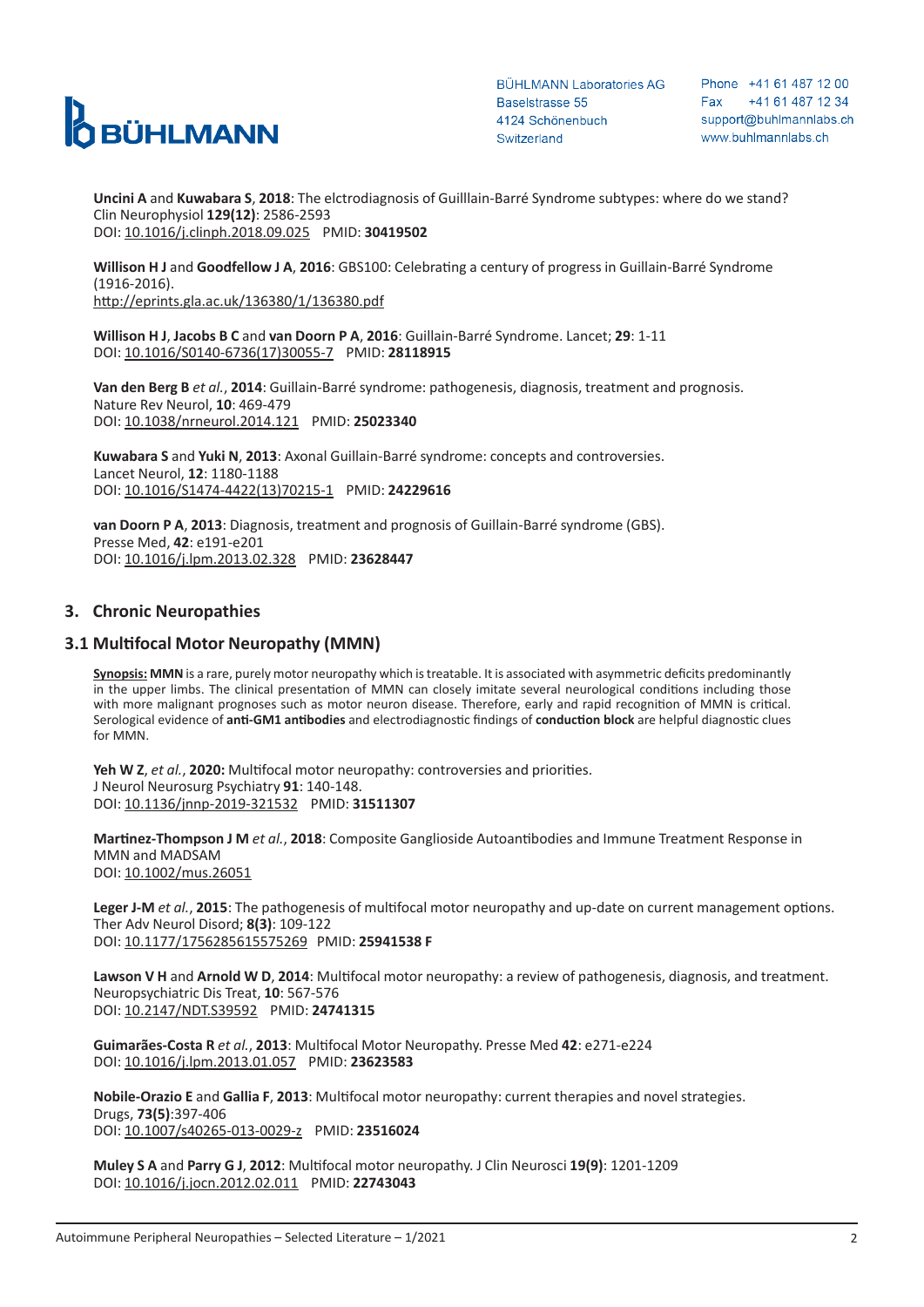

Phone +41 61 487 12 00 +41 61 487 12 34 Fax support@buhlmannlabs.ch www.buhlmannlabs.ch

**Cats E** *et al.*, **2010**: Multifocal motor neuropathy: association of anti-GM1 with clinical features. Neurology 30; **75(22)**: 1961-1967 DOI: [10.1212/WNL.0b013e3181ff94c2](https://pubmed.ncbi.nlm.nih.gov/20962291/) PMID: **20962291**

**Meuth S G** and **Kleinschnitz C**, **2010**: Multifocal Motor Neuropathy: Update on Clinical Characteristics, Pathophysiological Concepts and Therapeutic Options. Eur Neurol **63(4)**: 193-204 DOI: [10.1159/000282734](https://www.karger.com/Article/PDF/282734) PMID: **20150737**

# **3.2 Chronic Ataxic Neuropathies (CANOMAD / CANDA)**

(Chronic Ataxic Neuropathy, Ophthalmoplegia, IgM paraprotein, Cold Agglutinins, and Disialosyl antibodies / Chronic Ataxic Neuropathy with Disialosyl antibodies)

**Synopsis: CANOMAD** is a rare, debilitating syndrome characterized by the presence of ataxic neuropathy, ophthalmoplegia, monoclonal gammopathy, cold agglutinins and the presence of an IgM paraprotein typically reacting with gangliosides bearing two sialic acids (such as GD1b or GQ1b). IVIg and Rituximab are the most effective therapies.

**Krenn M** *et al.*, **2014**: CANOMAD responding to weekly treatment with intravenous immunoglobulin (IVIg). BMJ Case Rep DOI: [10.1136/bcr-2013-202545](https://www.ncbi.nlm.nih.gov/pmc/articles/PMC3987528/pdf/bcr-2013-202545.pdf) PMID: **24722712**

**Willison H J** *et al.*, **2001**: The clinical and laboratory features of chronic sensory ataxic neuropathy with disialosyl IgM antibodies. Brain, **124**, 1968-1977 DOI: [10.1093/brain/124.10.1968](https://academic.oup.com/brain/article/124/10/1968/333486) PMID: **11571215**

## **3.3 Neuropathies with anti-MAG antibodies**

**Synopsis: Anti-MAG** peripheral neuropathy is an autoimmune demyelinating neuropathy. Pathogenesis of MAG-Neuropathy is often associated with monoclonal IgM reacting with MAG glycoprotein. Anti-MAG IgM has also been identified in Waldenström's macroglobulinemia and IgM secreting lymphoma. IgM-reactivities against gangliosides may co-exist in anti-MAG antibody polyneuropathies.

**Vallat J-M** *et al.*, **2020**: The Wide Spectrum of Pathophysiological Mechanisms of Paraproteinemic Neuropathy. Neurology Publish Ahead of Print DOI: [10.1212/WNL.0000000000011324](https://pubmed.ncbi.nlm.nih.gov/33277411/)

**Dalakas M C**, **2018**: Advances in the diagnosis, immunopathogenesis and therapies of IgM-anti-MAG antibody – mediated neuropathies. Ther Adv Neurol Disord, **11**: 1-2 DOI: [10.1177/1756285617746640](https://www.ncbi.nlm.nih.gov/pmc/articles/PMC5791554/pdf/10.1177_1756285617746640.pdf) PMID: **29403542**

**Franciotta D** *et al.*, **2017**: Diagnostics of anti-MAG antibody polyneuropathy. Neurol Sci (2017) **38 (Suppl 2)**:S249–S252 DOI: [10.1007/s10072-017-3024-4](https://pubmed.ncbi.nlm.nih.gov/29030772/)

**Paludo J** and **Ansell S M**, **2017**: Advances in the understanding of IgM monoclonal gammopathy of undetermined significance. **6** (F1000Faculty Rev):2142 DOI: [10.12688/f1000research.12880.1](https://www.ncbi.nlm.nih.gov/pmc/articles/PMC5785715/pdf/f1000research-6-13961.pdf) PMID: **29399323**

**Pruppers M H J** *et al.*, **2017**: 230<sup>th</sup> ENMC International Workshop: Improving future assessment and research in IgM anti-MAG peripheral neuropathy: A consensus collaborative effort, Naarden, The Netherlands, 24-26 February 2017. Neuromuscular Disorders, **27(11)**: 1065-1072 DOI: [10.1097/WCO.0000000000000236](https://reader.elsevier.com/reader/sd/pii/S0960896617312087?token=01960161C0C02ACF7898EFAA3EFE112B4DABB6447762FB7BC53E0E33BCDDE29DB835CB68F4C142761AD6B3D0B85D9116) PMID: **26263475**

**Lunn M P T** and **Nobile-Orazio E**, **2016**: Immunotherapy for IgM anti-myelin-associated glycoprotein paraproteinassociated peripheral neuropathies (Review): Cochrane Database of Systematic Reviews; **10**: Art. No.: CD002827 DOI: [10.1002/14651858.CD002827.pub4](https://www.ncbi.nlm.nih.gov/pmc/articles/PMC6457998/pdf/CD002827.pdf) PMID: **27701752**

**Vallat J-M** *et al.*, **2016**: Therapeutic options and management of polyneuropathy associated with anti-MAG antibodies. Expert Rev Neurother, **16(9)**: 1111-1119 DOI: [10.1080/14737175.2016.1198257](https://pubmed.ncbi.nlm.nih.gov/27267749/) PMID: **27267749**